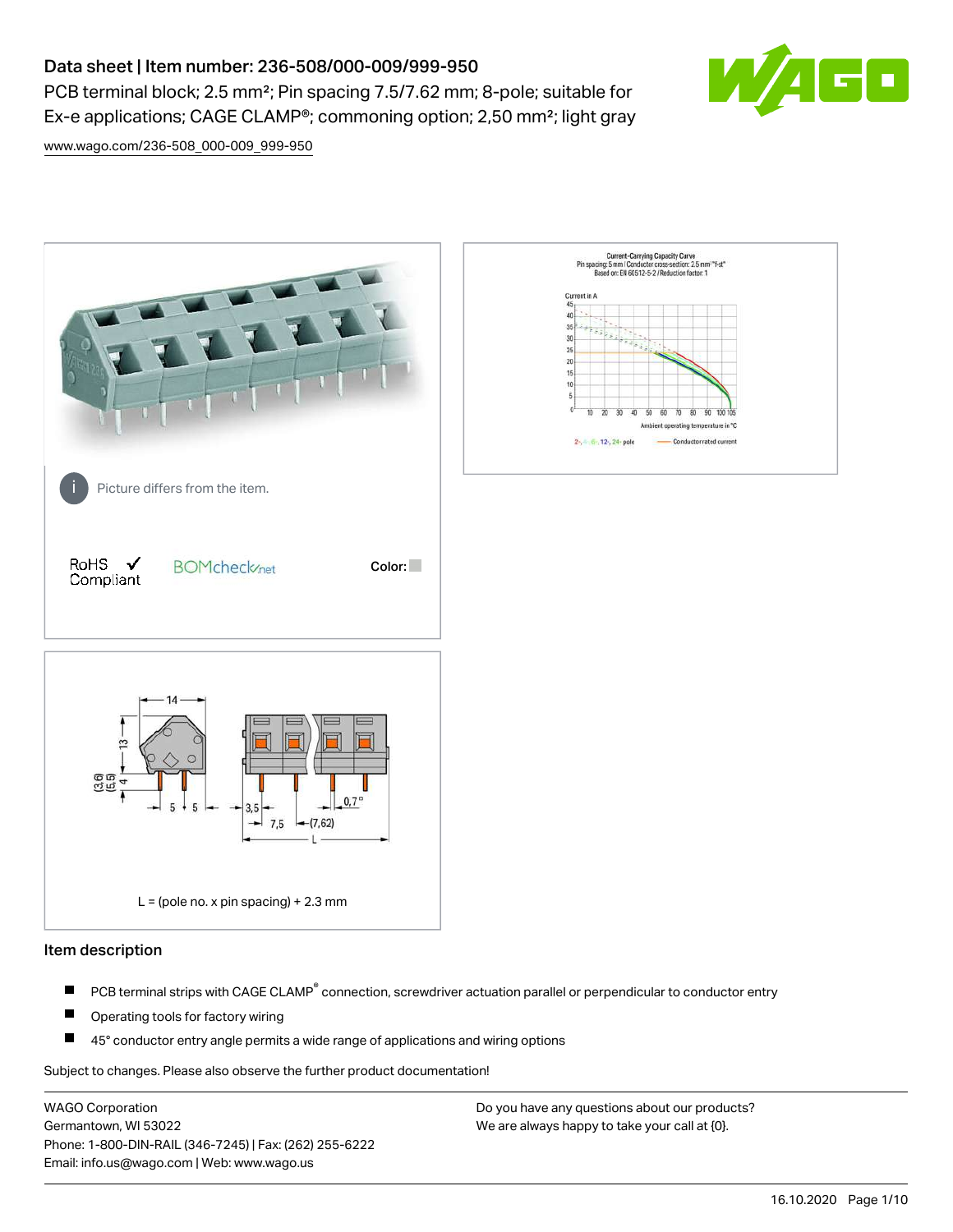

Set to metric or inch pin spacing by compressing PCB terminal strips or pulling them apart

# Data

Electrical data

## Ex information

| Ratings per                | ATEX: PTB 06 ATEX 1061 U / IECEx: PTB 06.0042 U |
|----------------------------|-------------------------------------------------|
| Rated voltage EN (Ex e II) | 275 V                                           |
| Rated current (Ex e II)    | 16 A                                            |

## Connection data

| Connection technology                             | CAGE CLAMP <sup>®</sup>                 |
|---------------------------------------------------|-----------------------------------------|
| Actuation type                                    | Operating tool                          |
| Solid conductor                                   | $0.08$ 2.5 mm <sup>2</sup> / 28  12 AWG |
| Fine-stranded conductor                           | $0.08$ 2.5 mm <sup>2</sup> / 28  12 AWG |
| Fine-stranded conductor; with insulated ferrule   | $0.251.5$ mm <sup>2</sup>               |
| Fine-stranded conductor; with uninsulated ferrule | $0.251.5$ mm <sup>2</sup>               |
| Strip length                                      | $56$ mm $/ 0.20.24$ inch                |
| Conductor connection direction to PCB             | 45°                                     |
| Pole No.                                          | 8                                       |
| Total number of connection points                 | 8                                       |
| Total number of potentials                        | 8                                       |
| Number of connection types                        |                                         |
| Number of levels                                  | 1                                       |
| Note (conductor cross-section)                    | 12 AWG: THHN, THWN                      |

# Physical data

| Pin spacing                          | 7.5/7.62 mm / 0.295/0.3 inch |
|--------------------------------------|------------------------------|
| Width                                | 62.3 mm / 2.453 inch         |
| Height                               | 17 mm / 0.669 inch           |
| Height from the surface              | 13 mm / 0.512 inch           |
| Depth                                | 14 mm / 0.551 inch           |
| Solder pin length                    | 4 mm                         |
| Solder pin dimensions                | $0.7 \times 0.7$ mm          |
| Drilled hole diameter with tolerance | 1 1 $(+0.1)$ mm              |

Subject to changes. Please also observe the further product documentation!

| <b>WAGO Corporation</b>                                | Do you have any questions about our products? |
|--------------------------------------------------------|-----------------------------------------------|
| Germantown, WI 53022                                   | We are always happy to take your call at {0}. |
| Phone: 1-800-DIN-RAIL (346-7245)   Fax: (262) 255-6222 |                                               |
| Email: info.us@wago.com   Web: www.wago.us             |                                               |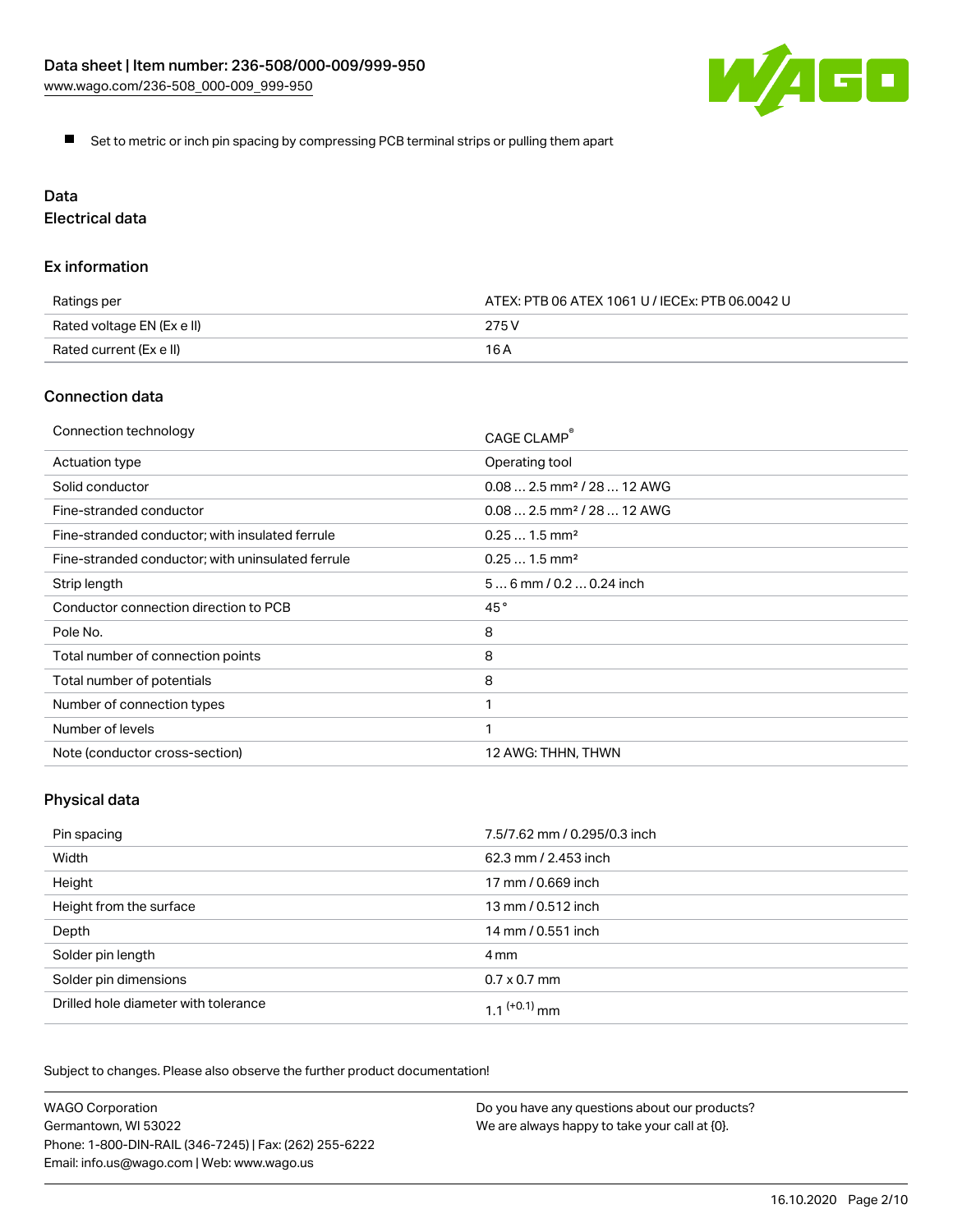

# PCB contact

| PCB contact                         | THT.                                     |
|-------------------------------------|------------------------------------------|
| Solder pin arrangement              | over the entire terminal strip (in-line) |
| Number of solder pins per potential |                                          |

## Material Data

| Color                       | light gray                            |
|-----------------------------|---------------------------------------|
| Material group              |                                       |
| Insulation material         | Polyamide (PA66)                      |
| Flammability class per UL94 | V <sub>0</sub>                        |
| Clamping spring material    | Chrome nickel spring steel (CrNi)     |
| Contact material            | Electrolytic copper $(E_{\text{Cu}})$ |
| Contact plating             | tin-plated                            |
| Fire load                   | 0.148 MJ                              |
| Weight                      | 8.8g                                  |

#### Environmental Requirements

# Commercial data

| Product Group         | 4 (Printed Circuit) |
|-----------------------|---------------------|
| Packaging type        | <b>BOX</b>          |
| Country of origin     | CН                  |
| <b>GTIN</b>           | 4044918772631       |
| Customs tariff number | 85369010000         |

# Approvals / Certificates

#### Ex-Approvals

| Logo | Approval                                                   | <b>Additional Approval Text</b> | Certificate<br>name                                                          |
|------|------------------------------------------------------------|---------------------------------|------------------------------------------------------------------------------|
| w    | <b>ATEx</b><br>Physikalisch Technische Bundesanstalt (PTB) | EN 60079                        | PTB 06<br>Atex 1061<br>U (II $2$ G Ex<br>ell bzw. I<br>M <sub>2</sub> Ex el) |
|      | <b>IECEX</b><br>Physikalisch Technische Bundesanstalt      | IEC 60079                       | <b>IECEX PTB</b><br>06.0042U                                                 |

Subject to changes. Please also observe the further product documentation!

WAGO Corporation Germantown, WI 53022 Phone: 1-800-DIN-RAIL (346-7245) | Fax: (262) 255-6222 Email: info.us@wago.com | Web: www.wago.us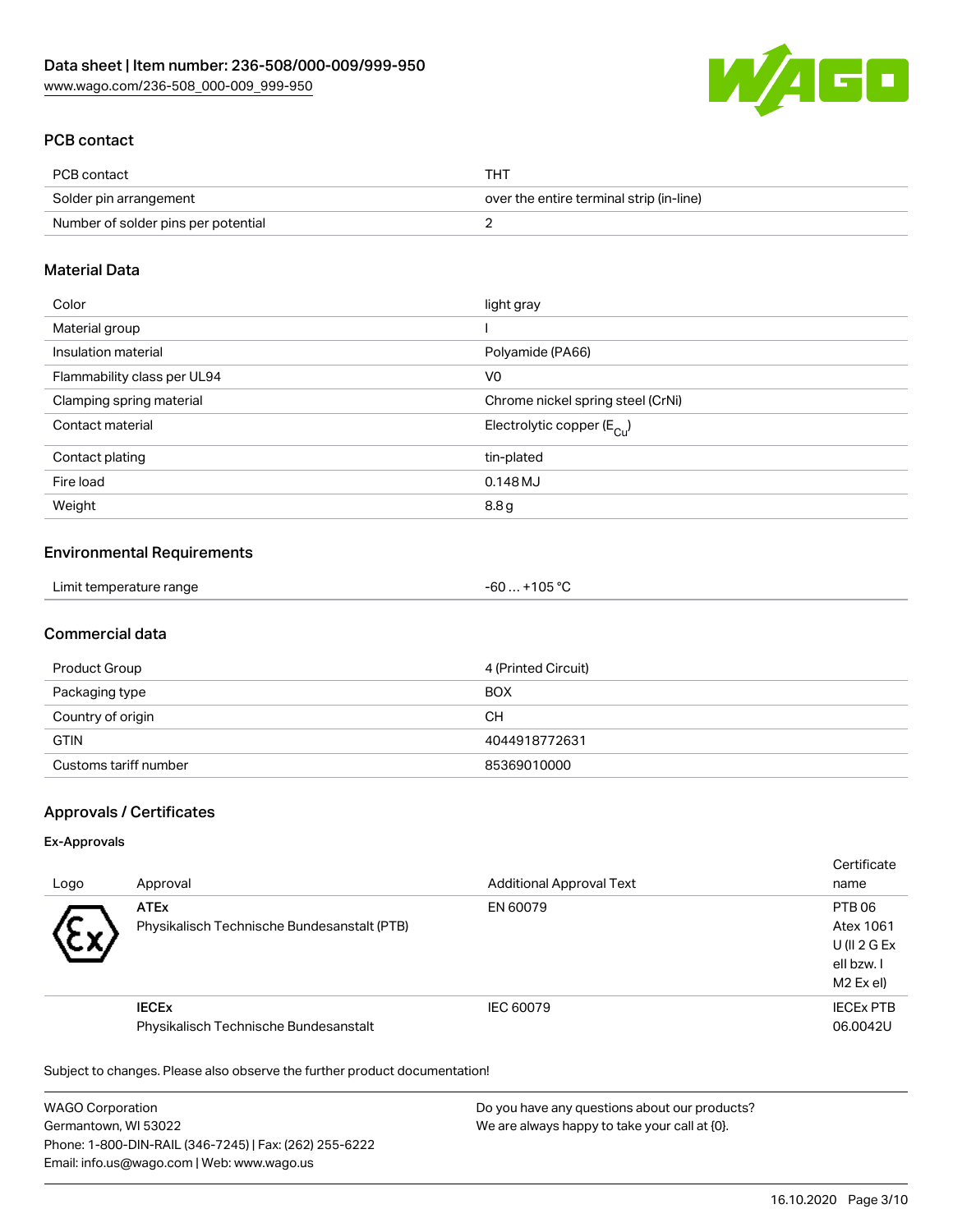

# **IECEx**

#### Country specific Approvals

| Logo          | Approval                                      | <b>Additional Approval Text</b> | Certificate<br>name             |
|---------------|-----------------------------------------------|---------------------------------|---------------------------------|
| 5 D           | <b>CSA</b><br>DEKRA Certification B.V.        | C22.2 No. 158                   | 1673957                         |
| <b>ERC</b> Ex | <b>EAC</b><br>Brjansker Zertifizierungsstelle | TP TC 012/2011                  | RU C-DE.<br>AM02.B.<br>00127/19 |

# Counterpart

## Compatible products

#### Marking accessories

|       | Item no.: 210-332/750-020<br>Marking strips; as a DIN A4 sheet; MARKED; 1-20 (80x); Height of marker strip: 3 mm; Strip length 182<br>mm; Horizontal marking; Self-adhesive; white | www.wago.com/210-332<br>/750-020 |
|-------|------------------------------------------------------------------------------------------------------------------------------------------------------------------------------------|----------------------------------|
|       | Item no.: 210-332/762-020<br>Marking strips; as a DIN A4 sheet; MARKED; 1-20 (80x); Height of marker strip: 3 mm; Strip length 182<br>mm; Horizontal marking; Self-adhesive; white | www.wago.com/210-332<br>/762-020 |
| check |                                                                                                                                                                                    |                                  |
|       | Item no.: 231-125<br>Testing plug module with contact stud; Pin spacing 7.62 mm / 0.3 in; 2,50 mm <sup>2</sup> ; orange                                                            | www.wago.com/231-125             |
|       | Item no.: 231-161<br>Testing plug module with contact stud; for 236 Series; Pin spacing 7.5 mm / 0.295 in; gray                                                                    | www.wago.com/231-161             |
| tools |                                                                                                                                                                                    |                                  |
|       | Item no.: 210-657<br>Operating tool; Blade: 3.5 x 0.5 mm; with a partially insulated shaft; short; multicoloured                                                                   | www.wago.com/210-657             |
|       |                                                                                                                                                                                    |                                  |

Subject to changes. Please also observe the further product documentation!

| <b>WAGO Corporation</b>                                | Do you have any questions about our products? |
|--------------------------------------------------------|-----------------------------------------------|
| Germantown, WI 53022                                   | We are always happy to take your call at {0}. |
| Phone: 1-800-DIN-RAIL (346-7245)   Fax: (262) 255-6222 |                                               |
| Email: info.us@wago.com   Web: www.wago.us             |                                               |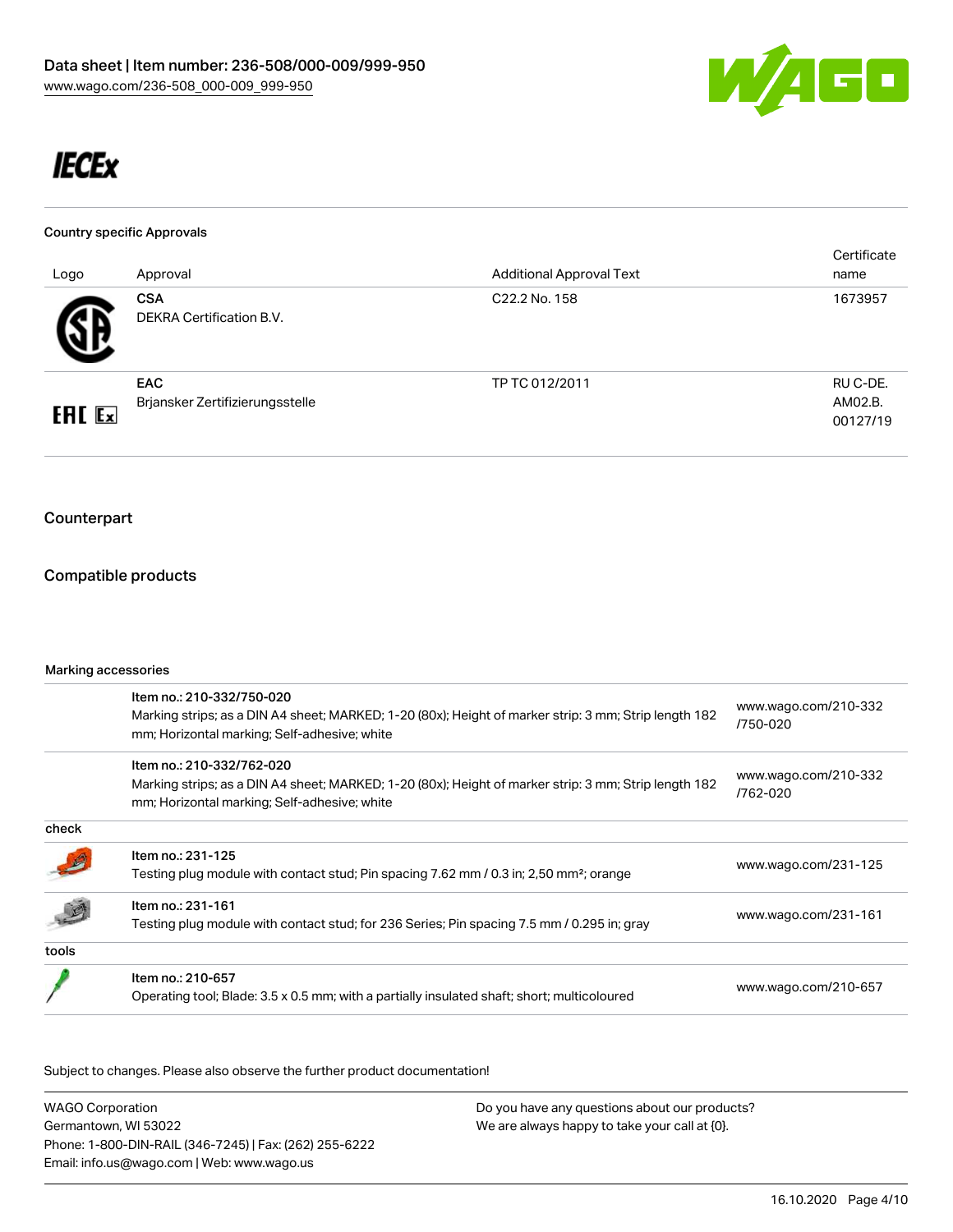[www.wago.com/236-508\\_000-009\\_999-950](http://www.wago.com/236-508_000-009_999-950)



|         | Item no.: 210-658<br>Operating tool; Blade: 3.5 x 0.5 mm; with a partially insulated shaft; angled; short; multicoloured                                                           | www.wago.com/210-658 |
|---------|------------------------------------------------------------------------------------------------------------------------------------------------------------------------------------|----------------------|
|         | Item no.: 210-720<br>Operating tool; Blade: 3.5 x 0.5 mm; with a partially insulated shaft; multicoloured                                                                          | www.wago.com/210-720 |
|         | Item no.: 236-332<br>Operating tool; natural                                                                                                                                       | www.wago.com/236-332 |
|         | Item no.: 236-335<br>Operating tool; gray                                                                                                                                          | www.wago.com/236-335 |
| ferrule |                                                                                                                                                                                    |                      |
|         | Item no.: 216-101<br>Ferrule; Sleeve for 0.5 mm <sup>2</sup> / AWG 22; uninsulated; electro-tin plated; silver-colored                                                             | www.wago.com/216-101 |
|         | Item no.: 216-102<br>Ferrule; Sleeve for 0.75 mm <sup>2</sup> / AWG 20; uninsulated; electro-tin plated; silver-colored                                                            | www.wago.com/216-102 |
|         | Item no.: 216-103<br>Ferrule; Sleeve for 1 mm <sup>2</sup> / AWG 18; uninsulated; electro-tin plated                                                                               | www.wago.com/216-103 |
|         | Item no.: 216-104<br>Ferrule; Sleeve for 1.5 mm <sup>2</sup> / AWG 16; uninsulated; electro-tin plated; silver-colored                                                             | www.wago.com/216-104 |
|         | Item no.: 216-121<br>Ferrule; Sleeve for 0.5 mm <sup>2</sup> / AWG 22; uninsulated; electro-tin plated; silver-colored                                                             | www.wago.com/216-121 |
|         | Item no.: 216-122<br>Ferrule; Sleeve for 0.75 mm <sup>2</sup> / AWG 20; uninsulated; electro-tin plated; silver-colored                                                            | www.wago.com/216-122 |
|         | Item no.: 216-123<br>Ferrule; Sleeve for 1 mm <sup>2</sup> / AWG 18; uninsulated; electro-tin plated; silver-colored                                                               | www.wago.com/216-123 |
|         | Item no.: 216-124<br>Ferrule; Sleeve for 1.5 mm <sup>2</sup> / AWG 16; uninsulated; electro-tin plated                                                                             | www.wago.com/216-124 |
|         | Item no.: 216-131<br>Ferrule; Sleeve for 0.25 mm <sup>2</sup> / AWG 24; uninsulated; electro-tin plated; silver-colored                                                            | www.wago.com/216-131 |
|         | Item no.: 216-132<br>Ferrule; Sleeve for 0.34 mm <sup>2</sup> / AWG 24; uninsulated; electro-tin plated                                                                            | www.wago.com/216-132 |
|         | Item no.: 216-141<br>Ferrule; Sleeve for 0.5 mm <sup>2</sup> / 20 AWG; uninsulated; electro-tin plated; electrolytic copper; gastight<br>crimped; acc. to DIN 46228, Part 1/08.92  | www.wago.com/216-141 |
|         | Item no.: 216-142<br>Ferrule; Sleeve for 0.75 mm <sup>2</sup> / 18 AWG; uninsulated; electro-tin plated; electrolytic copper; gastight<br>crimped; acc. to DIN 46228, Part 1/08.92 | www.wago.com/216-142 |
|         | Item no.: 216-143<br>Ferrule; Sleeve for 1 mm <sup>2</sup> / AWG 18; uninsulated; electro-tin plated; electrolytic copper; gastight<br>crimped; acc. to DIN 46228, Part 1/08.92    | www.wago.com/216-143 |
|         | $\sim$ $\sim$ $\sim$ $\sim$                                                                                                                                                        |                      |

Item no.: 216-144

Subject to changes. Please also observe the further product documentation!

WAGO Corporation Germantown, WI 53022 Phone: 1-800-DIN-RAIL (346-7245) | Fax: (262) 255-6222 Email: info.us@wago.com | Web: www.wago.us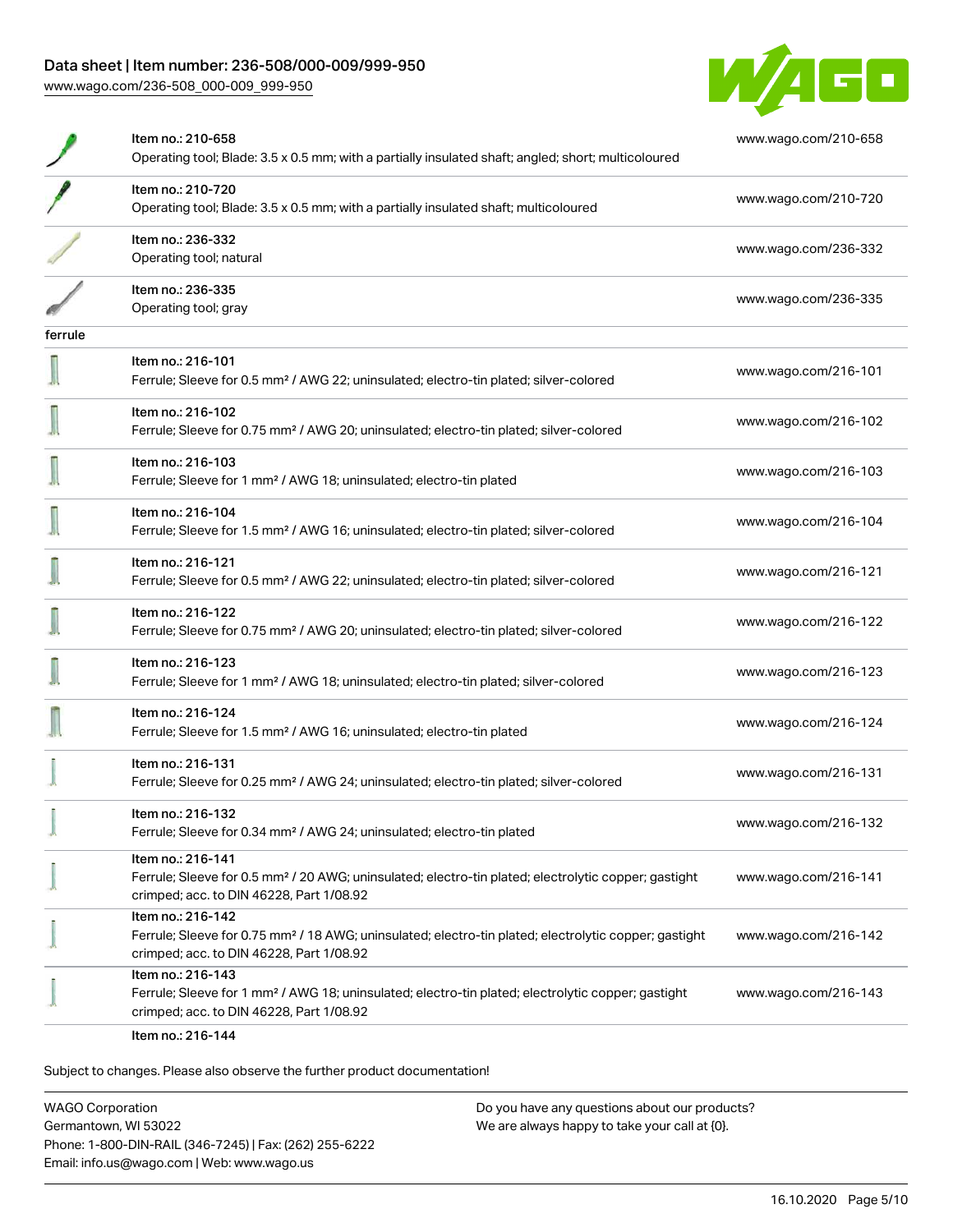[www.wago.com/236-508\\_000-009\\_999-950](http://www.wago.com/236-508_000-009_999-950)



| Ferrule; Sleeve for 1.5 mm <sup>2</sup> / AWG 16; uninsulated; electro-tin plated; electrolytic copper; gastight<br>crimped; acc. to DIN 46228, Part 1/08.92; silver-colored                            | www.wago.com/216-144 |
|---------------------------------------------------------------------------------------------------------------------------------------------------------------------------------------------------------|----------------------|
| Item no.: 216-151<br>Ferrule; Sleeve for 0.25 mm <sup>2</sup> / AWG 24; uninsulated; electro-tin plated                                                                                                 | www.wago.com/216-151 |
| Item no.: 216-152<br>Ferrule; Sleeve for 0.34 mm <sup>2</sup> / AWG 24; uninsulated; electro-tin plated                                                                                                 | www.wago.com/216-152 |
| Item no.: 216-201<br>Ferrule; Sleeve for 0.5 mm <sup>2</sup> / 20 AWG; insulated; electro-tin plated; white                                                                                             | www.wago.com/216-201 |
| Item no.: 216-202<br>Ferrule; Sleeve for 0.75 mm <sup>2</sup> / 18 AWG; insulated; electro-tin plated; gray                                                                                             | www.wago.com/216-202 |
| Item no.: 216-203<br>Ferrule; Sleeve for 1 mm <sup>2</sup> / AWG 18; insulated; electro-tin plated; red                                                                                                 | www.wago.com/216-203 |
| Item no.: 216-204<br>Ferrule; Sleeve for 1.5 mm <sup>2</sup> / AWG 16; insulated; electro-tin plated; black                                                                                             | www.wago.com/216-204 |
| Item no.: 216-221<br>Ferrule; Sleeve for 0.5 mm <sup>2</sup> / 20 AWG; insulated; electro-tin plated; white                                                                                             | www.wago.com/216-221 |
| Item no.: 216-222<br>Ferrule; Sleeve for 0.75 mm <sup>2</sup> / 18 AWG; insulated; electro-tin plated; gray                                                                                             | www.wago.com/216-222 |
| Item no.: 216-223<br>Ferrule; Sleeve for 1 mm <sup>2</sup> / AWG 18; insulated; electro-tin plated; red                                                                                                 | www.wago.com/216-223 |
| Item no.: 216-224<br>Ferrule; Sleeve for 1.5 mm <sup>2</sup> / AWG 16; insulated; electro-tin plated; black                                                                                             | www.wago.com/216-224 |
| Item no.: 216-241<br>Ferrule; Sleeve for 0.5 mm <sup>2</sup> / 20 AWG; insulated; electro-tin plated; electrolytic copper; gastight<br>crimped; acc. to DIN 46228, Part 4/09.90; white                  | www.wago.com/216-241 |
| Item no.: 216-242<br>Ferrule; Sleeve for 0.75 mm <sup>2</sup> / 18 AWG; insulated; electro-tin plated; electrolytic copper; gastight<br>crimped; acc. to DIN 46228, Part 4/09.90; gray                  | www.wago.com/216-242 |
| Item no.: 216-243<br>Ferrule; Sleeve for 1 mm <sup>2</sup> / AWG 18; insulated; electro-tin plated; electrolytic copper; gastight crimped; www.wago.com/216-243<br>acc. to DIN 46228, Part 4/09.90; red |                      |
| Item no.: 216-244<br>Ferrule; Sleeve for 1.5 mm <sup>2</sup> / AWG 16; insulated; electro-tin plated; electrolytic copper; gastight<br>crimped; acc. to DIN 46228, Part 4/09.90; black                  | www.wago.com/216-244 |
| Item no.: 216-262<br>Ferrule; Sleeve for 0.75 mm <sup>2</sup> / 18 AWG; insulated; electro-tin plated; electrolytic copper; gastight<br>crimped; acc. to DIN 46228, Part 4/09.90; gray                  | www.wago.com/216-262 |
| Item no.: 216-263<br>Ferrule; Sleeve for 1 mm <sup>2</sup> / AWG 18; insulated; electro-tin plated; electrolytic copper; gastight crimped; www.wago.com/216-263<br>acc. to DIN 46228, Part 4/09.90; red |                      |
| Item no.: 216-264                                                                                                                                                                                       |                      |

Subject to changes. Please also observe the further product documentation!

WAGO Corporation Germantown, WI 53022 Phone: 1-800-DIN-RAIL (346-7245) | Fax: (262) 255-6222 Email: info.us@wago.com | Web: www.wago.us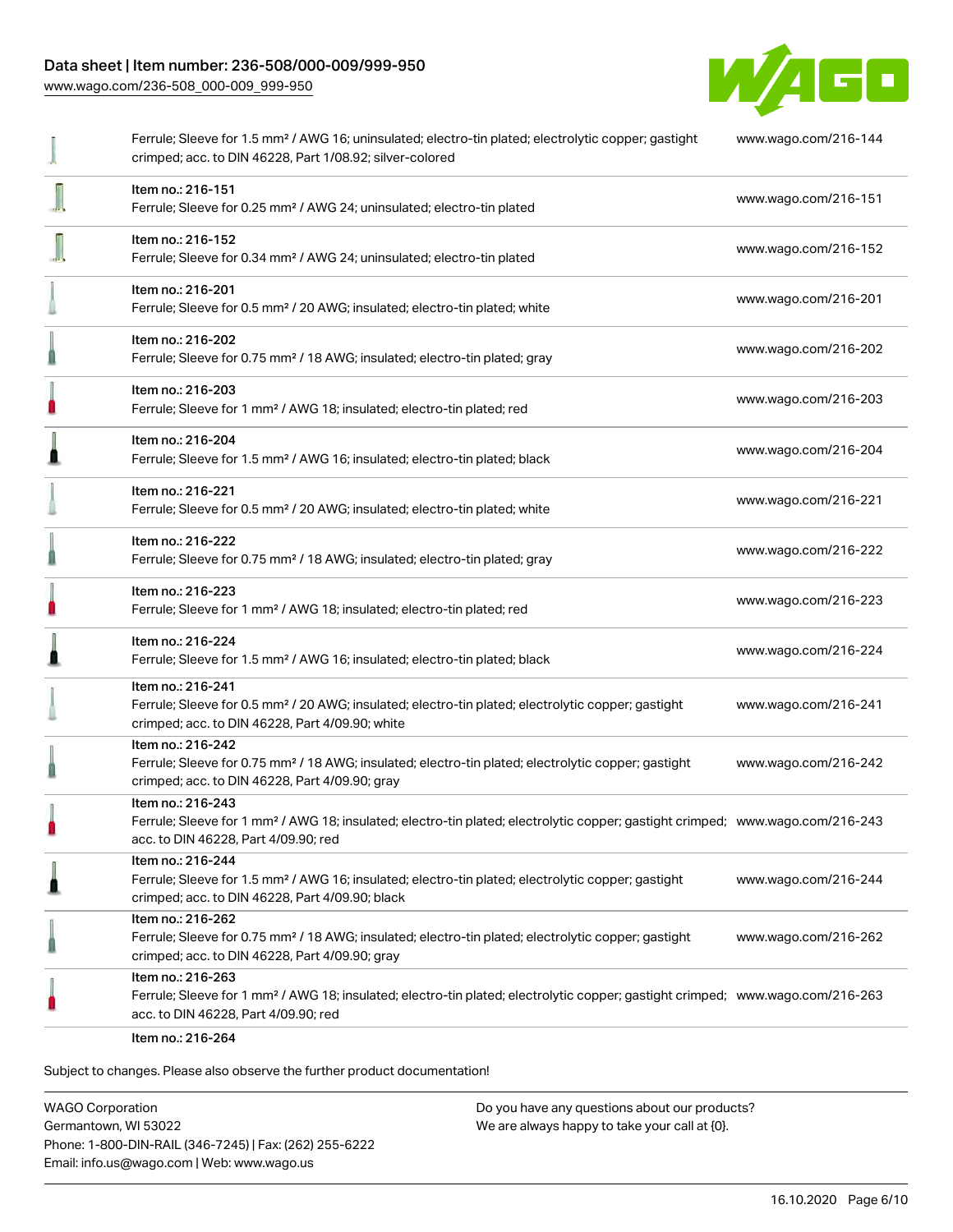[www.wago.com/236-508\\_000-009\\_999-950](http://www.wago.com/236-508_000-009_999-950)



|                  | Ferrule; Sleeve for 1.5 mm <sup>2</sup> / AWG 16; insulated; electro-tin plated; electrolytic copper; gastight<br>crimped; acc. to DIN 46228, Part 4/09.90; black                      | www.wago.com/216-264 |
|------------------|----------------------------------------------------------------------------------------------------------------------------------------------------------------------------------------|----------------------|
|                  | Item no.: 216-284<br>Ferrule; Sleeve for 1.5 mm <sup>2</sup> / AWG 16; insulated; electro-tin plated; electrolytic copper; gastight<br>crimped; acc. to DIN 46228, Part 4/09.90; black | www.wago.com/216-284 |
|                  | Item no.: 216-301<br>Ferrule; Sleeve for 0.25 mm <sup>2</sup> / AWG 24; insulated; electro-tin plated; yellow                                                                          | www.wago.com/216-301 |
|                  | Item no.: 216-302<br>Ferrule; Sleeve for 0.34 mm <sup>2</sup> / 22 AWG; insulated; electro-tin plated; green                                                                           | www.wago.com/216-302 |
|                  | Item no.: 216-321<br>Ferrule; Sleeve for 0.25 mm <sup>2</sup> / AWG 24; insulated; electro-tin plated; yellow                                                                          | www.wago.com/216-321 |
|                  | Item no.: 216-322<br>Ferrule; Sleeve for 0.34 mm <sup>2</sup> / 22 AWG; insulated; electro-tin plated; green                                                                           | www.wago.com/216-322 |
| <b>Downloads</b> | Documentation                                                                                                                                                                          |                      |
|                  | <b>Additional Information</b>                                                                                                                                                          |                      |

| Technical explanations | Apr 3, 2019 | pdf<br>3.6 MB | `)ownload |
|------------------------|-------------|---------------|-----------|
|                        |             |               |           |

## CAD files

#### CAD data

| 2D/3D Models 236-508/000-009/999-950                                                                                                                                   | <b>URL</b> | Download |
|------------------------------------------------------------------------------------------------------------------------------------------------------------------------|------------|----------|
| CAE data                                                                                                                                                               |            |          |
| EPLAN Data Portal 236-508/000-009/999-950                                                                                                                              | <b>URL</b> | Download |
| <b>PCB Design</b>                                                                                                                                                      |            |          |
| Symbol and Footprint 236-508/000-009/999-950                                                                                                                           | <b>URL</b> | Download |
| CAx data for your PCB design, consisting of "schematic symbols and PCB footprints",<br>allow easy integration of the WAGO component into your development environment. |            |          |
| <b>Supported formats:</b>                                                                                                                                              |            |          |
| Accel EDA 14 & 15<br>ш                                                                                                                                                 |            |          |
| Ш<br>Altium 6 to current version                                                                                                                                       |            |          |
| Cadence Allegro                                                                                                                                                        |            |          |
|                                                                                                                                                                        |            |          |

.<br>Subject to changes. Please also observe the further product documentation!

| <b>WAGO Corporation</b>                                | Do you have any questions about our products? |
|--------------------------------------------------------|-----------------------------------------------|
| Germantown, WI 53022                                   | We are always happy to take your call at {0}. |
| Phone: 1-800-DIN-RAIL (346-7245)   Fax: (262) 255-6222 |                                               |
| Email: info.us@wago.com   Web: www.wago.us             |                                               |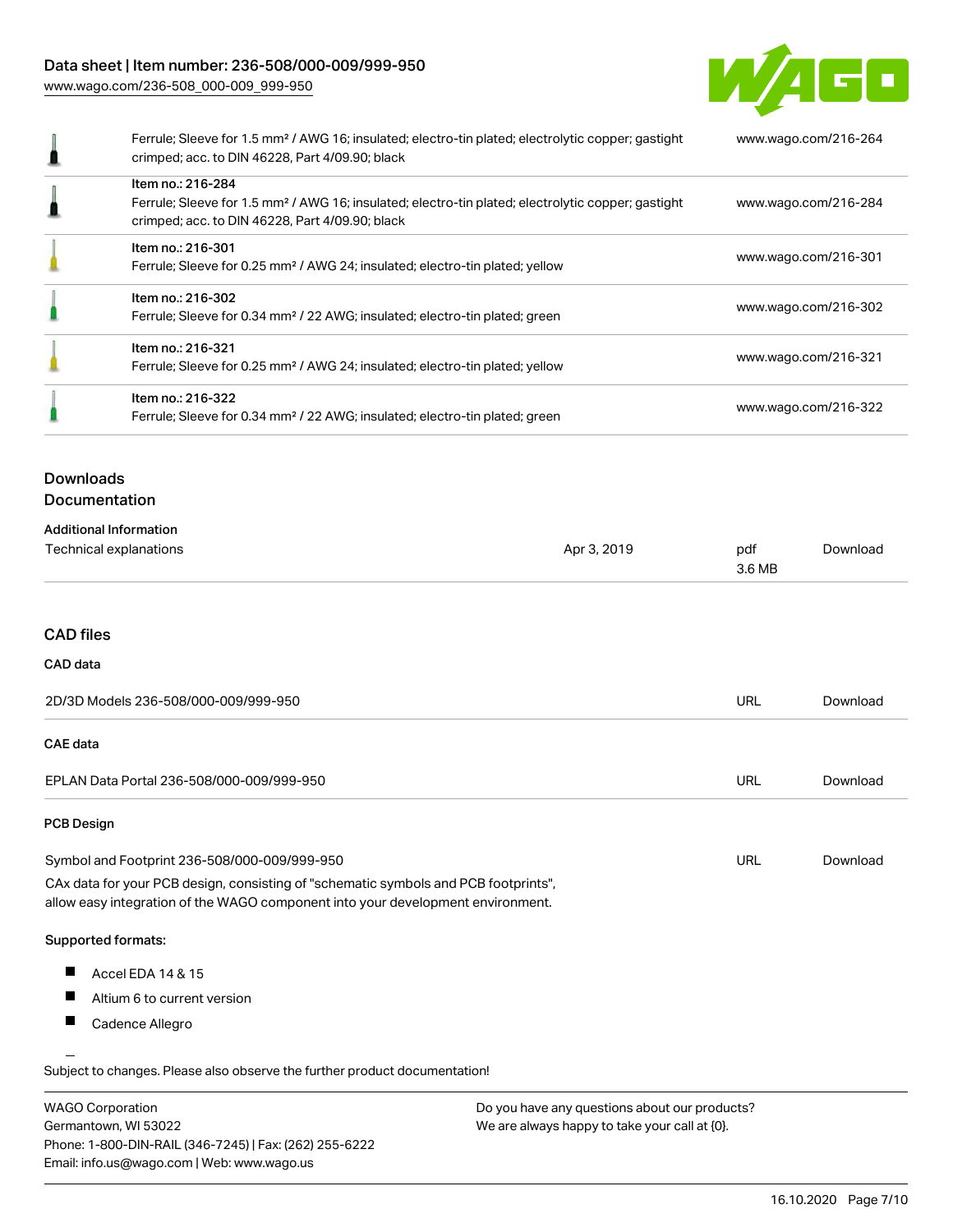

- $\blacksquare$ **DesignSpark**
- $\blacksquare$ Eagle Libraries
- $\blacksquare$ KiCad
- $\blacksquare$ Mentor Graphics BoardStation
- П Mentor Graphics Design Architect
- $\blacksquare$ Mentor Graphics Design Expedition 99 and 2000
- $\blacksquare$ OrCAD 9.X PCB and Capture
- $\blacksquare$ PADS PowerPCB 3, 3.5, 4.X, and 5.X
- $\blacksquare$ PADS PowerPCB and PowerLogic 3.0
- $\blacksquare$ PCAD 2000, 2001, 2002, 2004, and 2006
- $\blacksquare$ Pulsonix 8.5 or newer
- $\blacksquare$ STL
- $\blacksquare$ 3D STEP
- $\blacksquare$ TARGET 3001!
- $\blacksquare$ View Logic ViewDraw
- $\blacksquare$ Quadcept
- П Zuken CadStar 3 and 4
- $\blacksquare$ Zuken CR-5000 and CR-8000

PCB Component Libraries (EDA), PCB CAD Library Ultra Librarian

Installation Notes

Conductor termination

Subject to changes. Please also observe the further product documentation!

WAGO Corporation Germantown, WI 53022 Phone: 1-800-DIN-RAIL (346-7245) | Fax: (262) 255-6222 Email: info.us@wago.com | Web: www.wago.us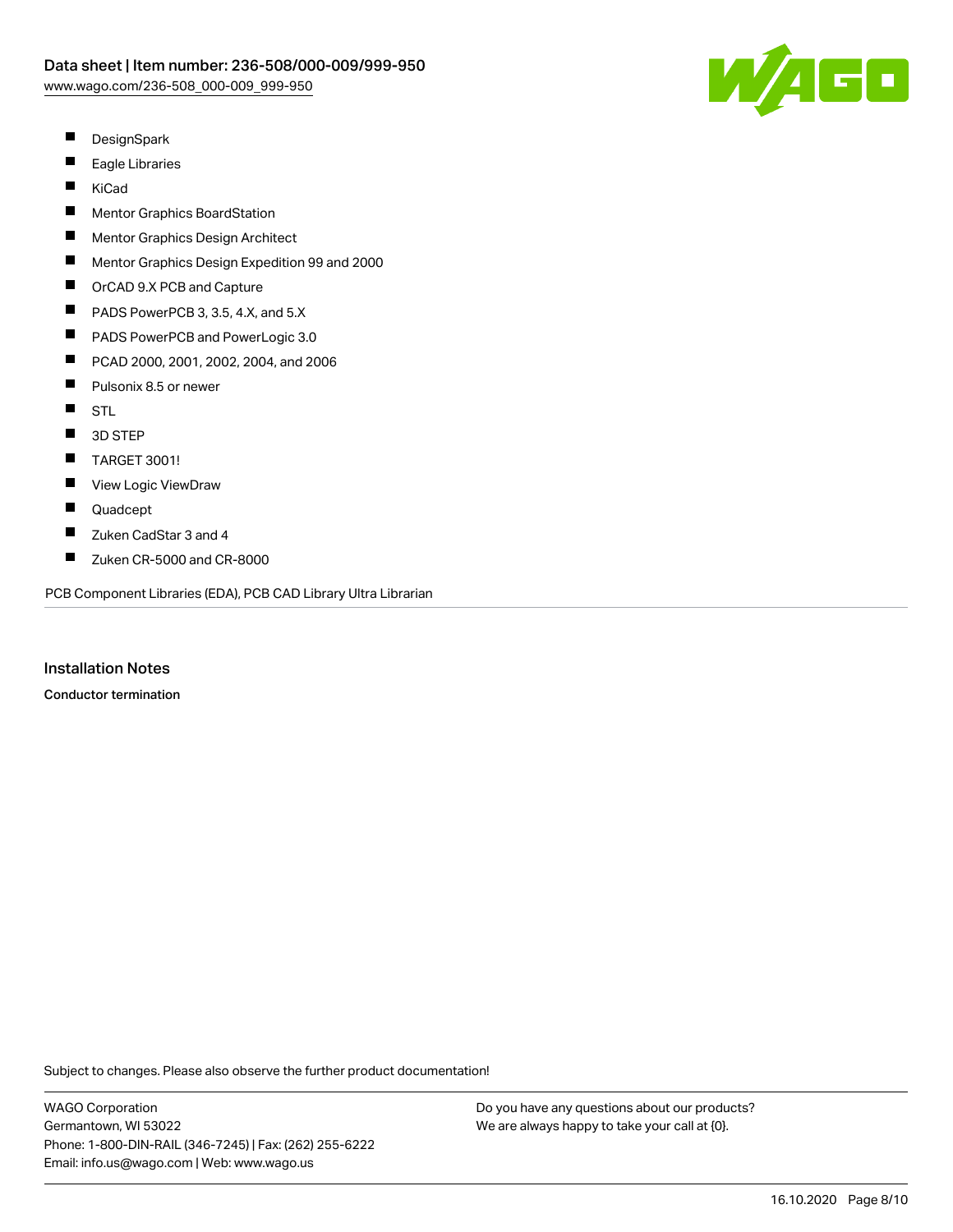## Data sheet | Item number: 236-508/000-009/999-950 [www.wago.com/236-508\\_000-009\\_999-950](http://www.wago.com/236-508_000-009_999-950)





Inserting a conductor via 3.5 mm screwdriver.



screwdriver.

Inserting a conductor via 3.5 mm Inserting a conductor via operating tool.

Screwdriver actuation parallel to conductor entry.

Screwdriver actuation perpendicular to conductor entry.



Compared to standard screwdrivers, these operating tools are far more convenient for wiring PCB terminal strips at factory.

Installation

Subject to changes. Please also observe the further product documentation!

WAGO Corporation Germantown, WI 53022 Phone: 1-800-DIN-RAIL (346-7245) | Fax: (262) 255-6222 Email: info.us@wago.com | Web: www.wago.us